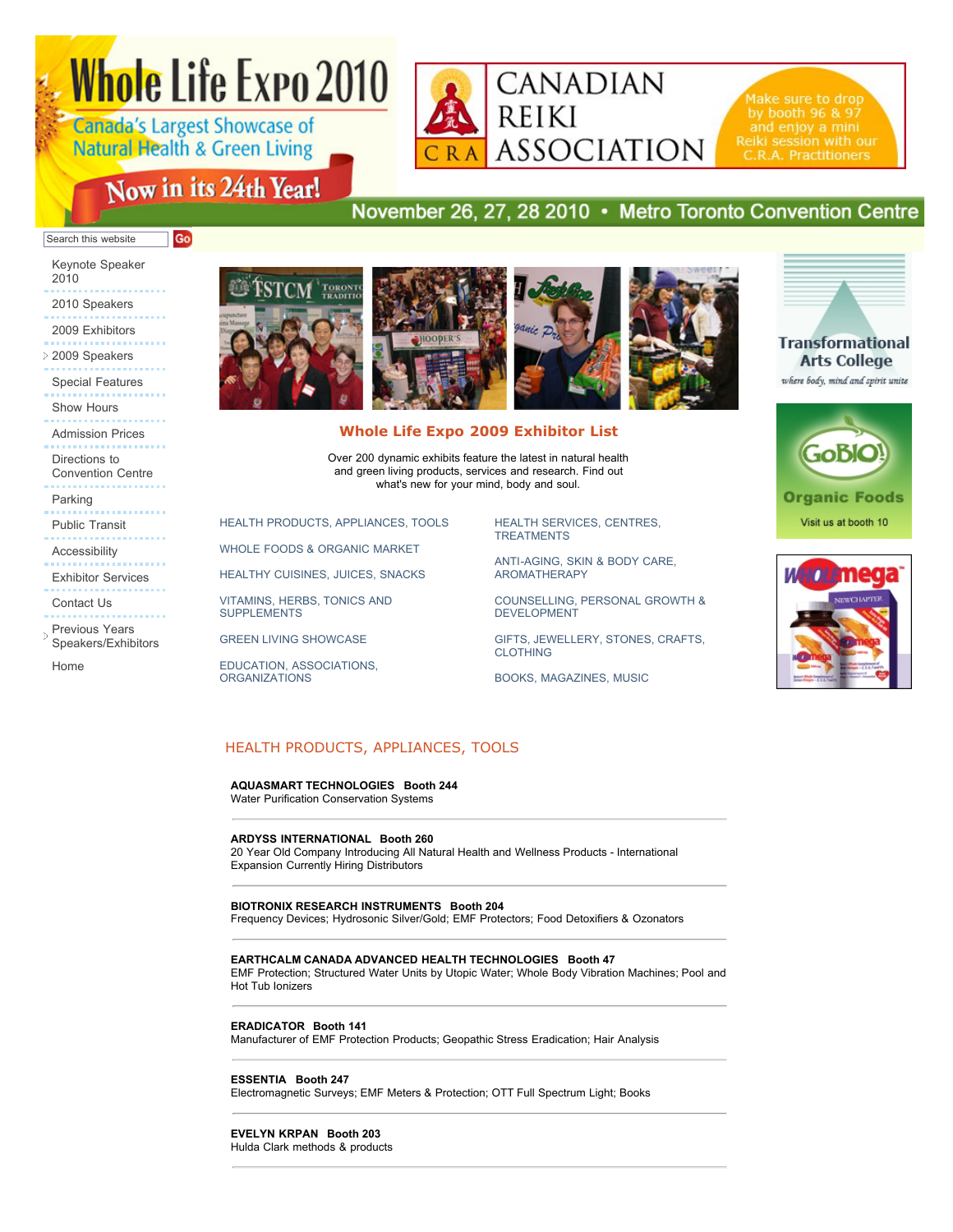#### **FRACTAL TRANSFORMATIONS INC Booth 210**

Quantum Age Water; Stirwands; Aroma Crystal Therapy; Gardeners Dream Cream; Blue Eagle Liquid Smudge; Nimbus Reverse Osmosis Units

**FUSION EXCEL INTERNATIONAL Booth 211** Quantum Pendants & Bracelets Enhanced With Scalar Energy

**GREEN HEALTH Booth 76**

Top Quality Juicers, Blenders, Sprouters

**HEAVEN FRESH Booth 85**  Air Purifiers; Water Ionizers

**KANGEN WATER TORONTO Booth 12** Come Drink Hexagonal, Alkaline Water!

**MEDICONSULT Booth 139** Magnetic Resonance Stimulation Mat - MRS 2000

**NINTENDO Booth 233, 234** Sampling Wii & Wii Fit +

**SAUNARAY Booth 42, 43** Medical Grade Infrared Saunas

**SOLADEY CANADA Booth 46** Ionic Toothbrush – No toothpaste required

[www.soladey.ca](http://www.soladey.ca/)

**SPOONK SPACE LTD Booth 108** Acupressure Mat for Pain Relief

**T & D MEDICAL Booth 128** Holistic Evaluation System Adviser

**T-ZONE HEALTH Booth 206** Vibration Machine

**THE STONE MASSAGE COMPANY Booth 259** Hot Stone Therapy Supplies

**THERAPEUTIC DELIGHT Booth 129** Thai Herbal Compress for Pain Relief

**VITA-MIX CORPORATION Booth 1** Blenders

**WINALITE INTERNATIONAL Booth 194**

"Love Moon" - An Ionic Sanitary Napkin

[Back to top](http://www.wholelifeexpo.ca/exhibitors.php#top) 

## WHOLE FOODS & ORGANIC MARKET

**ESSENE HEALTH BREAD Booth 21** Kamut, rye and spelt breads: each variety has just one ingredient – the sprouted grain.

[www.essenehealthbread.com](http://www.essenehealthbread.com/)

**HARMONY ORGANIC DAIRY PRODUCTS INC Booth 30** Organic Milk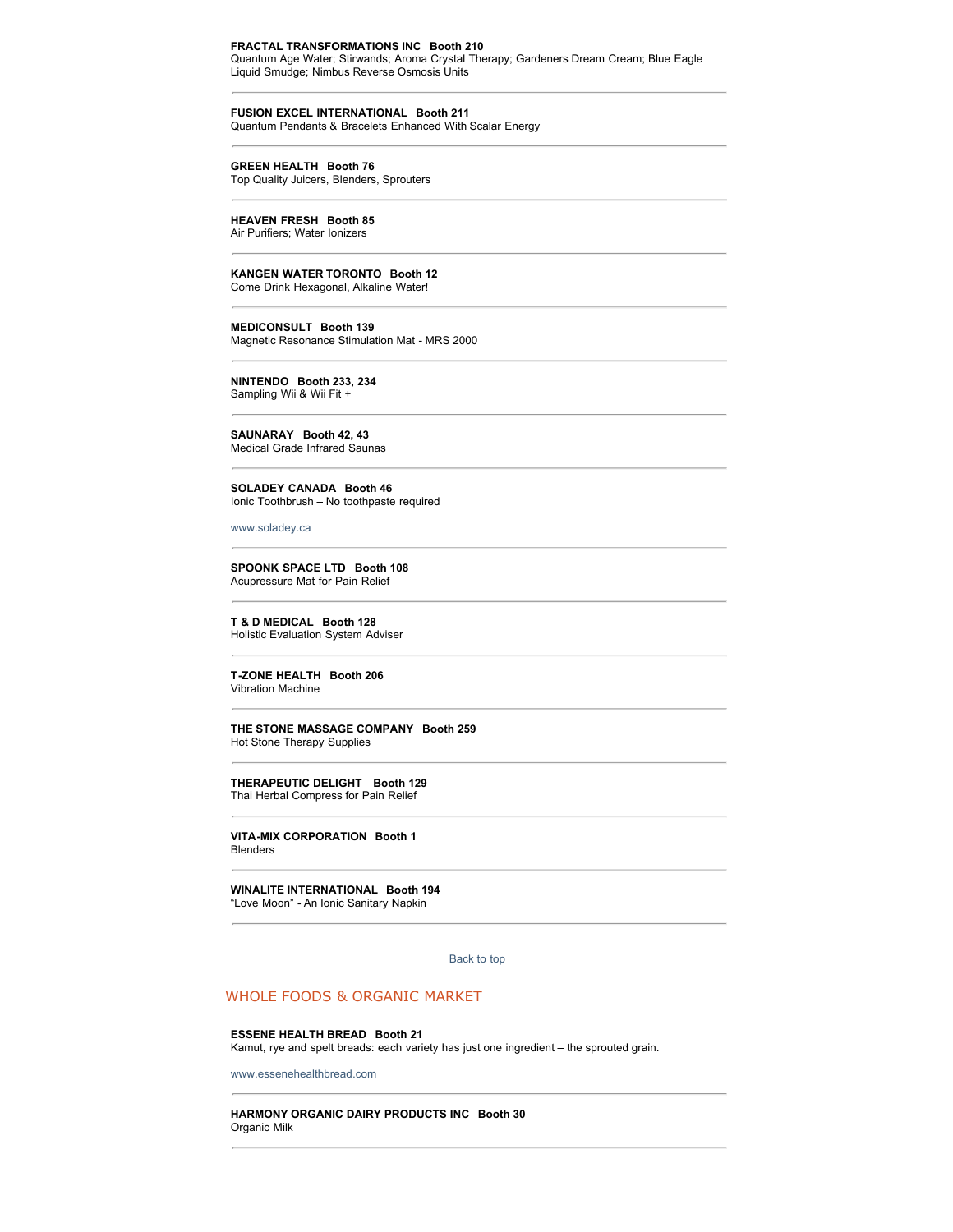#### **HEARTY CATERING Booth 4** Organic & Local Meals

**ISKCON Booth 14** Cooked Vegan Meals (Sathvik); Philosphical Books Based on Bhagavad Gita; CD's; Chanting and Neck Beads

**JENNIFER'S ORIGINAL Booth 3B** Gluten Free Rice Bread

**L'ANCETRE CHEESE FACTORY Booth 26**

Certified Organic Cheese and Butter

**MAKE IT RAW Booth 21** Packaged Raw Food Crackers & Snacks

[www.makeitraw.com](http://www.makeitraw.com/)

**MIRCH MASALA Booth 2** Indian / Canadian Organic Vegetarian Meals

**RAW NATURAL'S Booth 23** Wheatgrass; Sunflower & Pea Sprouts; Raw Foods & Dehydrators; LifeGive Supplementation

**SACRED ROSE ORGANIC HERBAL TEA Booth 27**

**SILVER LEAF - STEVE'S PRODUCE Booth 228** Imported Organic Products of Greece

**STICKLING'S BAKERY Booth 9** Breads, Bagels, Muffins

**TEA2GATHER Booth 24A** Loose Leaf Teas; Tea Accessories

**THE BEE SHOP Booth 3A** Honey, Propolis, Royal Jelly; Bee Pollen; Soaps, Creams, Beeswax

[www.thebeeshop.net](http://www.thebeeshop.net/)

#### **TRADITION MISO / TANABATA TEA Booth 31**

**VAN DYK'S HEALTH JUICE PRODUCTS LTD Booth 37** 100% Pure Wild Blueberry Juice

[Back to top](http://www.wholelifeexpo.ca/exhibitors.php#top) 

## HEALTHY CUISINES, JUICES, SNACKS

**ANKE.CA Booth 52**

Organic Food

**BIGWAVE MKTG ENTERPRISES Booth 25** Monavie: Premiere Acai Juice / Health Energy Drink

**ECOIDEAS Booth 45**

Lumiere de Sel; Ethnoscience; Panaceo; Salt Products; Whole Foods

**GEORGI GEORGI Booth 183** Xocai Healthy Chocolate

#### **KING'S CAFE Booth 13**

Vegetarian Dim Sum Dumplings, Soy Drumsticks, Fried Rice, Noodles, Stir Fried Vegetables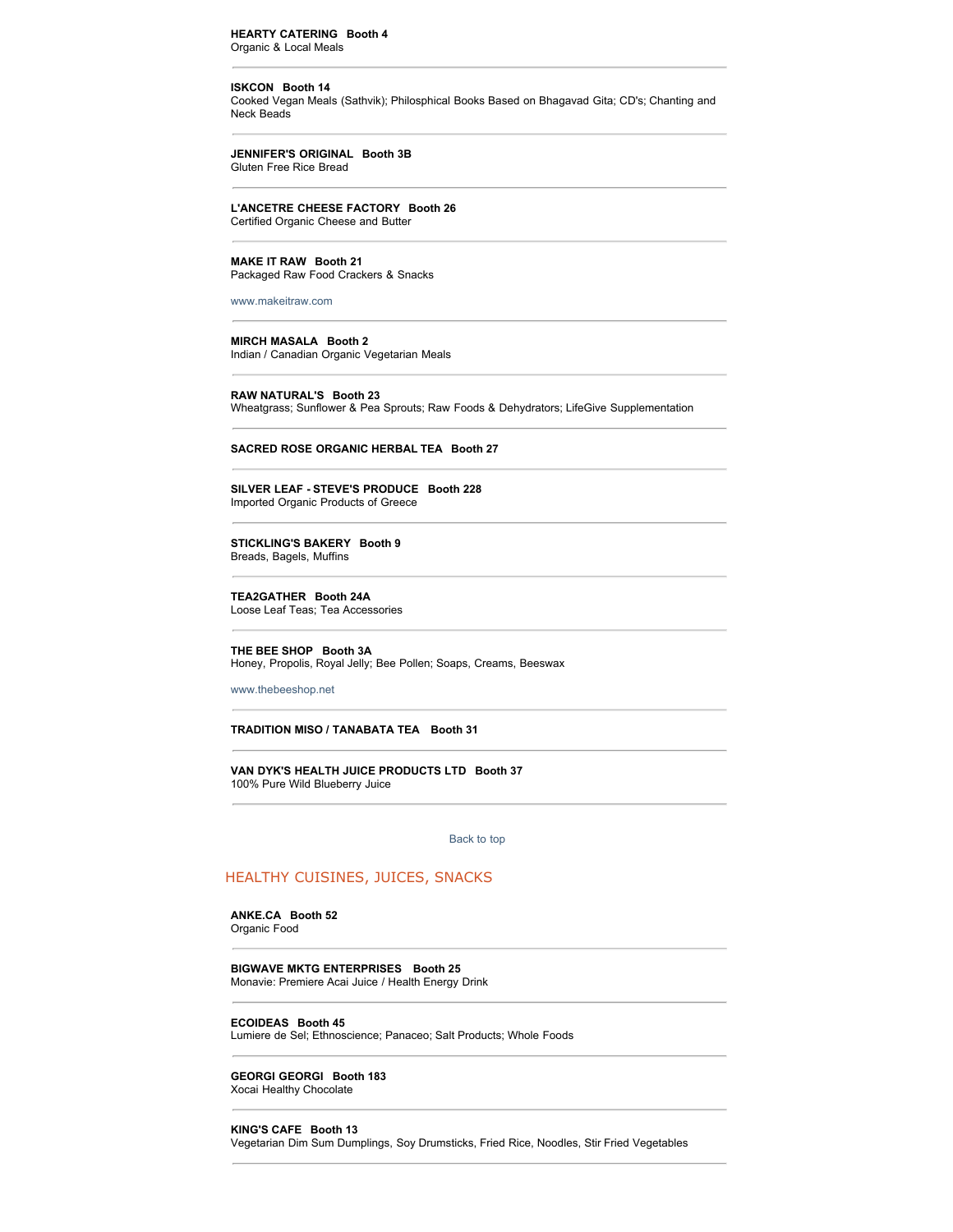## **M.N.R. DISTRIBUTORS Booth 28**

Natural and Ayurvedic Products

#### **MANITOBA HARVEST Booth 66**

Hemp Products: Milk, Seed, Oil, Butter, Protein Powder

#### **NUJIMA LIVING FOODS Booth 20**

Ontario Grown Organic Grape Skin Flour; Cashew Flour; Gluten Free Oat Groats

#### **ORGANIC OVEN CAFE LTD Booth 24B** 100% Gluten Free Products; Bakery & Cafe

#### **RAW ELEMENTS INC Booth 51**

Sun Warrior (Raw Vegan Protein); Healthforce Nutritionals; Natural Energetics Probiotics

**SEQUEL NATURALS Booth 72,73** Vega; Macasure; Chloressence

#### **SUPERHEALTH.CA / MEALS THAT HEAL Booth 6** Organic Coffee/Juices; Julie Daniluk's book

**TASTE OF LIFE Booth 7**

Organic Vegan Prepared Foods

**THE KING'S TEA INC Booth 18** Loose Teas; Chinese Herbs; Tea Accessories

#### **UPAYA NATURALS Booth 35, 36**

Raw Foods; Superfoods & Snacks; Kelp Noodles; David Wolfe's Sunfood Nutrition; Excalibur Dehydrators; Spiral Slicers; Green Star Juicers; Blend Tec Blenders; Books / DVD's / CD's; Sun Warrior Protein & More

[Back to top](http://www.wholelifeexpo.ca/exhibitors.php#top) 

## VITAMINS, HERBS, TONICS AND SUPPLEMENTS

#### **ADVANTAGE HEALTH MATTERS Booth 54, 55**

New Chapter Organics, The Whole Truth About Whole Food Supplements; Organic Traditions, Certified Organic Raw Super Foods; Natural Traditions, Ethically Grown Super Foods; Bali'Sun 100% Certified Organic Virgin Coconut Oil; Certified Organic Liquid Maca; Pukka Teas, Soil Association Certified Organic and Gold Medal Tea Blends; EarthCalm, Superior EMF Personal and Home Protection; Enzymedica, High Potency, Plant-Based Enzymes; MAP, Master Amino Acid Pattern, 100% Digested, 100% Absorbed, 99% Utilized; Hennaplus, Cleanest Permanent Hair Colour, Free of Parabens and PPD.

[www.advantagehealthmatters.com](http://www.advantagehealthmatters.com/)

#### **AKUNA CANADA INC Booth 185** ALVEO - Natural Health Product & Herbal Tonic

[www.akuna.net](http://www.akuna.net/)

#### **ARDEFEN INTERNATIONAL Booth 87**

Liquid Glucosamine & 3 Herbal Extracts for Joint Health; Prosfen for Prostate health

#### **BIO-K+ INTERNATIONAL Booth 33** The Most Powerful Probiotic

**BODY AND HAIR DIRECT Booth 258** Acai Berry Juice; Attitude Line Acai Berry; Hollywood Eye Magic

**E3 LIVE / LIVING LIBATIONS Booth 67**

#### **EPHRA-KAY INTERNATIONAL Booth 75**

Genesen Acutouch Pointer; fermented Ginseng Oil; Sea Vegetable; Hyssop Extract; Dead Sea Products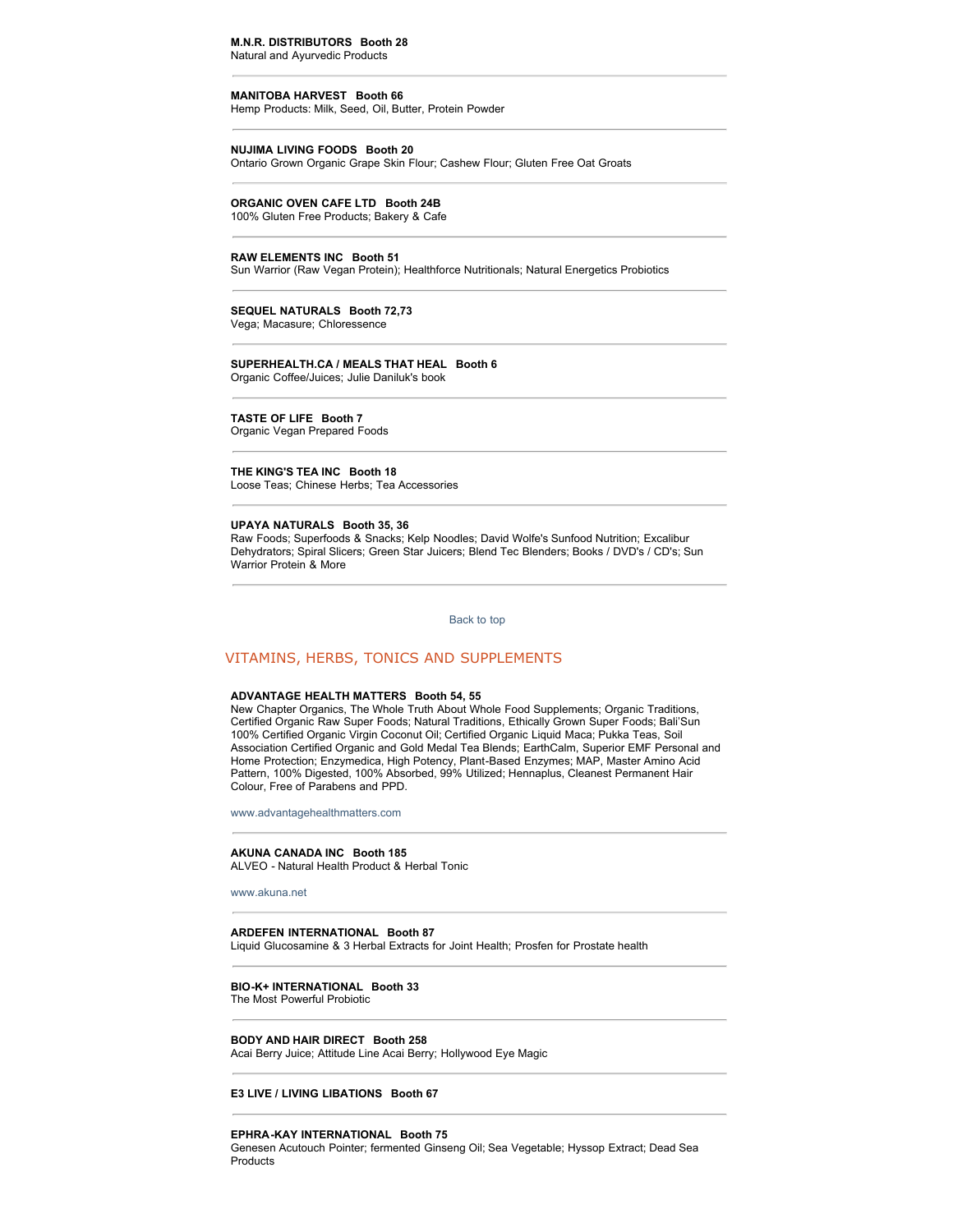#### **ESSIAC CANADA INT'L INC Booth 40** Herbal Supplements

**FLORA MFG Booth 90**

Flora Health: Organic Herbs, Supplements & Oils

**GLOBAL BOTANICAL Booth 38, 39**

Health 4 All; Pure-Le Natural; Easy Vitamins & Minerals

## **HOOPERS PHARMACY Booth 57-64**

Holistic Pharmacy

#### **INBALANCE NUTRITION Booth 70**

Balance your Lifestyle with Whey Protein Isolate & Fitlicious Flavour Blasters

#### **INNOTECH NUTRITION Booth 89**

Liquid Ionic Minerals; Wholy Tea; Cardio Flex; Liquid Kelp

## **ISAGENIX Booth 202**

Nutritional Cleansing at a Cellular Level

## **KNOWLEDGE PRODUCTS Booth 79**

Award Winning Herbal Food Supplements

**MAX INTERNATIONAL Booth 207** Max GXL; Max N-Fuse; Max WLX; Live Cell Blood Analysis

#### **NAKA HERBS & VITAMINS Booth 32** Vitamins & Herbal Supplements

### **NATURAL CALM CANADA Booth 10**

Peter Gillham's Natural Vitality Products: Natural Calm Magnesium

## **OMEGA ALPHA PHARMACEUTICALS INC Booth 69**

Manufacturers of Over 200 Natural Products: Detox Formulas, Natural Sports Science™ & Small Pet Products

#### **PROGRESSIVE NUTRITIONAL THERAPIES Booth 88** Harmonized Protein, Phytoberry & Vegan Protein

## **SAGEE CANADA Booth 229**

Natural Supplements; Dr Bingjiang Wu - Ontario College of Acupuncture

#### **SMITHS PHARMACY Booth 81-84** Canada's Natural Pharmacy

#### **SOLICA INC Booth 77** Immuno Rx - Formulated for Influenza Prevention

**SUN LIFE GOJI Booth 8** Dried Goji Berry

#### **THE HERB WORKS Booth 78**

Herbal Formulae; Wild Crafted & Organically Grown

[www.vitalitymagazine.com/nov09\\_herbfeat](http://www.vitalitymagazine.com/nov09_herbfeat)

#### **ULTRA INTERNATIONAL Booth 48**

Nutritonal Supplements; Personal Care & Household Products

#### **USANA HEALTH SCIENCE Booth 184**

Science Based Nutritionals and Diet; Energy Products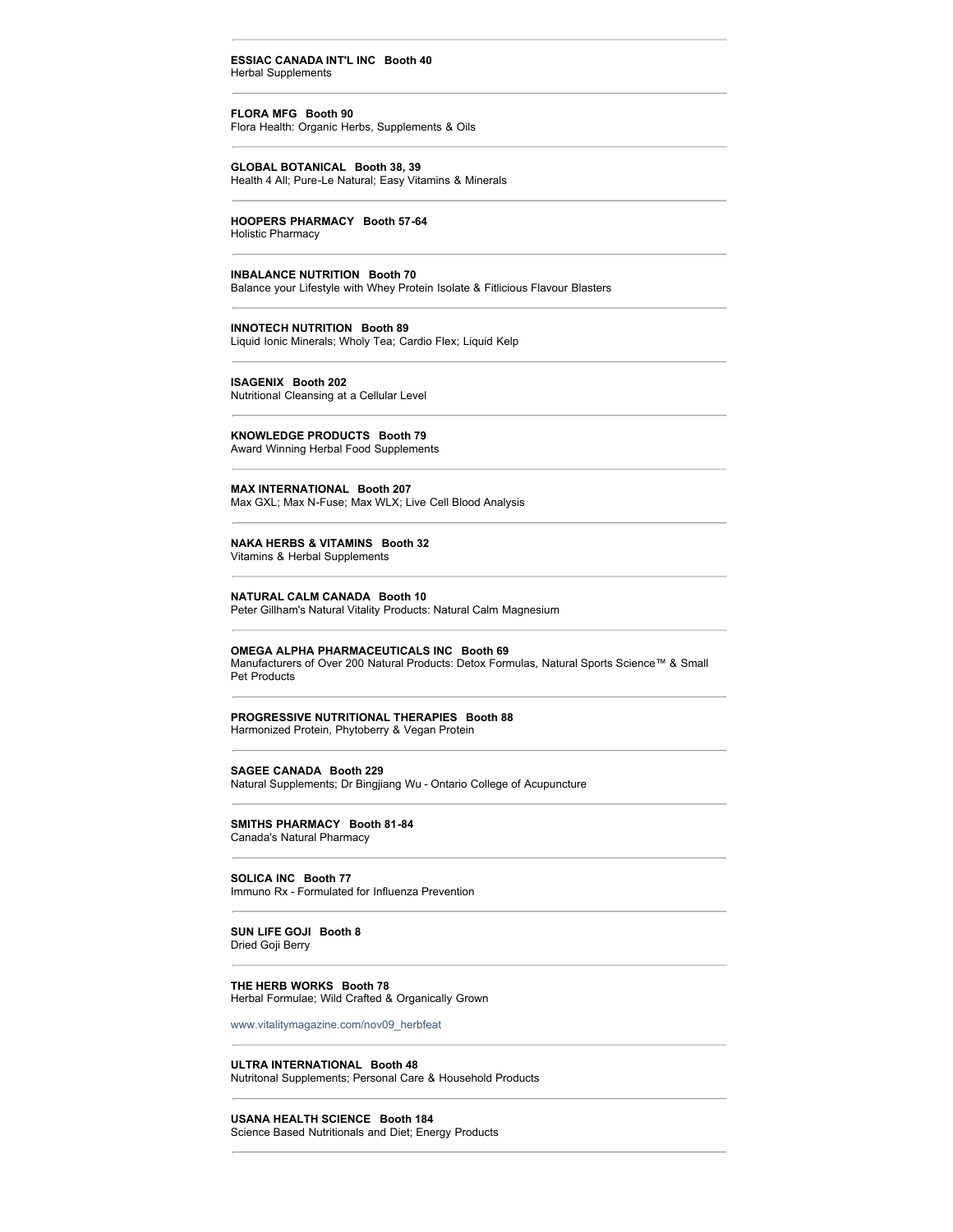#### [Back to top](http://www.wholelifeexpo.ca/exhibitors.php#top)

## GREEN LIVING SHOWCASE

**LITTLE GREEN COTTAGE INC. Booth 195A** Natural Buckwheat Pillow

**EMERALD AISLE IMPORTS Booth 197** Jackson Reece Herbal Baby Wipes; Delora Eco Diapers (Biodegradable)

**LIFEENERGY SYSTEMS INC Booth 196** LifeLite Full Spectrum Daylight Energy Saving Lamps with Ionizer

**PROGRESSIVE AESTHETICS INC Booth 198** Bird Art; Bird Protection

**PURECOCANADA.COM Booth 200** Wholesale Prices: Jupiter Water Ionizers & Green Power, Samson, Omega Juicers

**UNIVERSAL STONE by JOLANTA INTERIORS Booth 193** All Natural Cleaner

[Back to top](http://www.wholelifeexpo.ca/exhibitors.php#top) 

## HEALTHY PET RESOURCES

**FEED SENTIALS FOR K-9 Booth 189** Superfoods and EFA Oil for Healthiest Dogs

**LICENCE TO BARK Booth 17** Health Products for Pets

#### [Back to top](http://www.wholelifeexpo.ca/exhibitors.php#top)

#### EDUCATION, ASSOCIATIONS, ORGANIZATIONS

**CANADIAN ASSOCIATION OF NATUROPATHIC DOCTORS Booth 104** Naturopathic Information

**CANADIAN ORGANIC GROWERS Booth 16** Organic Information

**CANADIAN SCHOOL OF NATURAL NUTRITION Booth 181** Diploma Program: Registered Holistic Nutritionist (Day & Evening Classes)

**ECKANKAR CANADA Booth 148** Religion of the Light & Sound of God

**HEALING ARTS CENTRE Booth 175** Kundalini Yoga; Sensory Healing Training / Workshops, Meditation CDs & Books

**INSTITUTE OF HOLISTIC NUTRITION Booth 113** Full and Part Time Programs in Applied Holistic Nutrition

**MANULIFE SECURITIES INC Booth 165** Helping you create financial well-being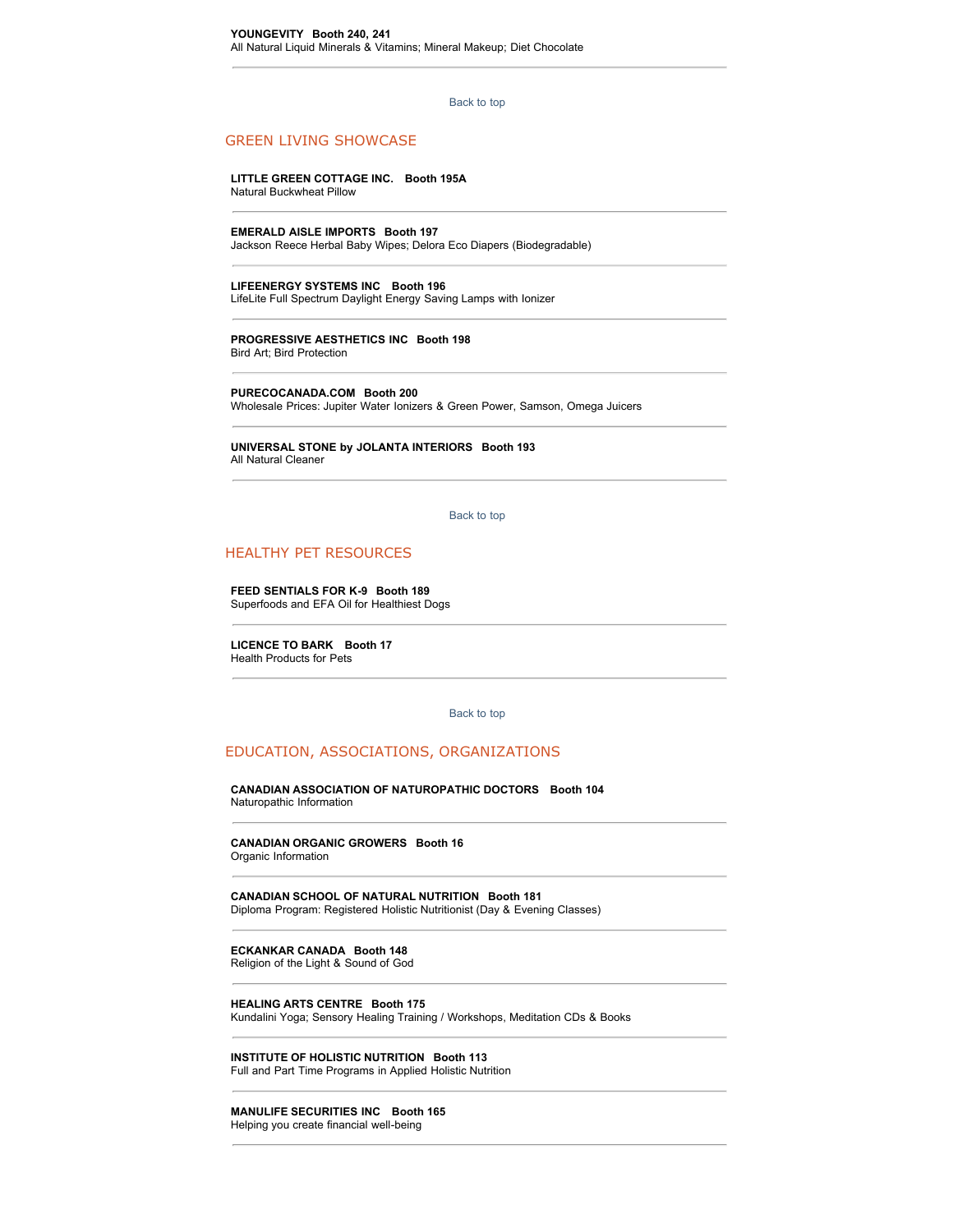**ORTHOMOLECULAR HEALTH Booth 142**

The Right Nutrients for your Body

#### **PLACE RIGHT Booth 245**

Feng Shui For The Spiritual Seeker

#### **PLANETARY ASSOCIATION FOR CLEAN ENERGY INC (PACE) Booth 246A**

**REFLEXOLOGY ASSN OF CANADA - TORONTO CHAPTER Booth 143,144** Reflexology Treatments

**RIDING THE WIND FENG SHUI Booth 152** Feng Shui Classes & Consultation

**TORONTO TEACHING CENTRE Booth 170** Teachings of the Ascended Masters

**TRANSFORMATIONAL ARTS COLLEGE Booth 157, 158** Personal Interest Courses; Professional Training Programs in Holistic Health, Spiritual Psychotherapy, Coaching, Meditation

[www.transformationalarts.com](http://www.transformationalarts.com/)

**WHISPERING SONG TEACHING LODGE Booth 161** School Of Energy Medicine

**WU & YEUNG QI GONG WELLNESS INSTITUTE Booth 135** Teaching and Healing

[Back to top](http://www.wholelifeexpo.ca/exhibitors.php#top) 

## HEALTH SERVICES, CENTRES, TREATMENTS

#### **ACUMED MEDICAL Booth 115** ETPS Pain Management

**BOZENA PRZYJEMSKA Booth 133A** Medical Intuitive / Craniosacral Therapy

**CANADIAN REIKI ASSOCIATION Booth 96, 97** Mini Reiki Sessions

[www.reiki.ca](http://www.reiki.ca/)

**CELESTIAL HEALER Booth 160** Energy Healer; Spiritual Teacher

**COLON HYDRO CARE Booth 114** Colon Hydrotherapy

**DOWNTOWN DENTISTRY Booth 111** Biological & Cosmetic Dentistry for Total Wellness

**DR DANA COLSON Booth 119, 120** Wellness Based Dentistry

**EVELYN KRPAN Booth 203** Hulda Clark Methods & Products

**HIPPOCRATES HEALTH INSTITUTE Booth 105** Books, Brochures, DVD's, Juicers, Charts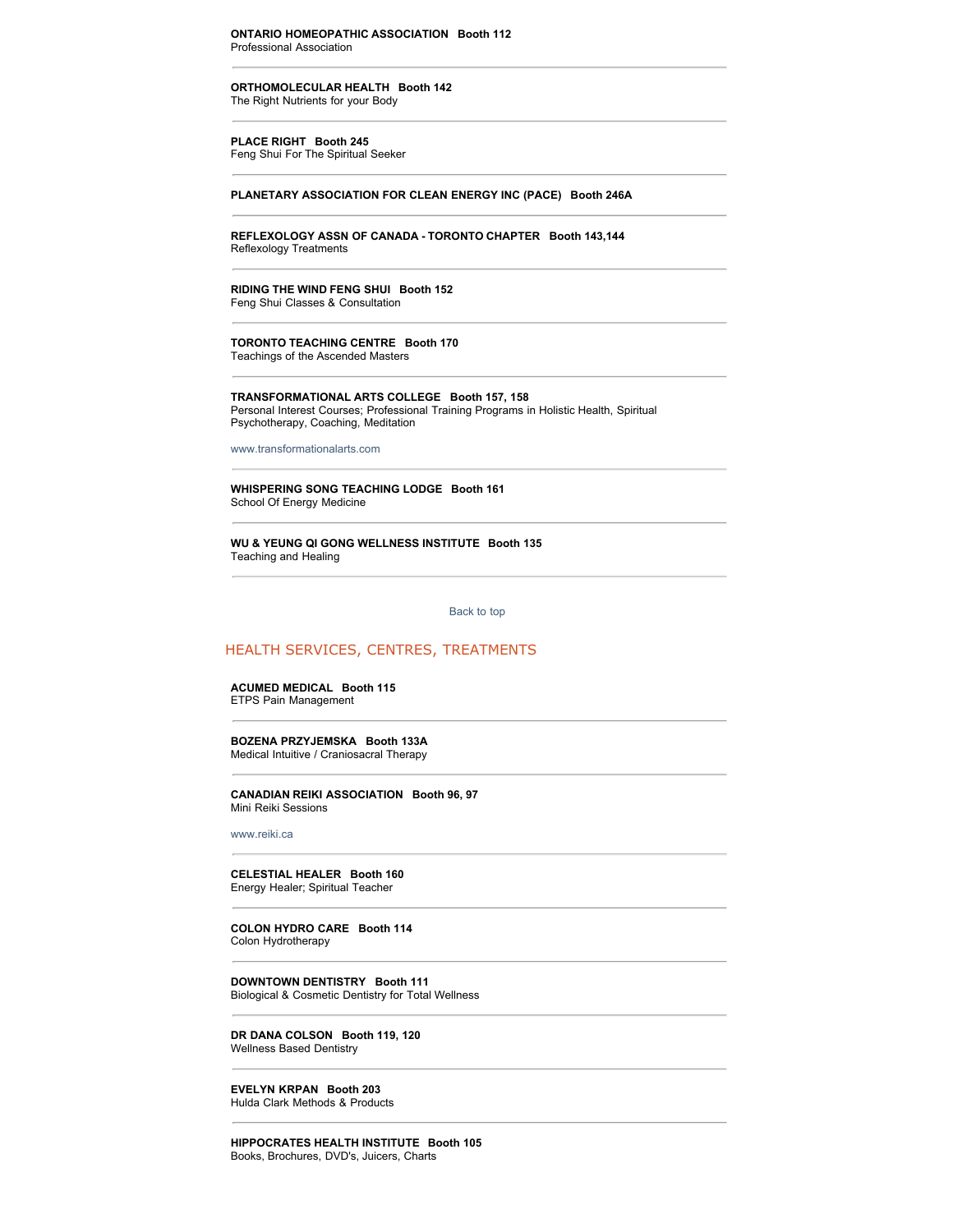#### **HOLISTIC SERVICES & PRODUCTS INC Booth 243** Consultations & Natural Products; Bionic Minerals

#### **HOMEOPATHY–YOUR HEALING ALTERNATIVE Booth 137A** Classical Homeopathy

## **INTEGRATIVE WELLNESS & DETOX CENTRE Booth 130**

Wellness Coaching & Detox, Microscopic Imaging

#### **JEAN LOUIE REFLEXOLOGY Booth 136**

Reflexology for Hands & Feet; Vibrational Sound CD's; Red Feather Pain Spray

#### **METAPHYSIQUE Booth 167, 168, 169**

Tarot Readings; Massage; Bach Flower Therapy; Hypnosis; Reiki

## **ONTARIO HYPERBARIC OXYGEN THERAPY CENTRE Booth 151**

Oxygen Therapy for Autism, Lyme Disease, and more

#### **ONTARIO LYME DISEASE CLINIC Booth 226**

A Natural Approach to Lyme Disease (Homeopathy, Herbs, Chinese Medicine)

#### **ONTARIO NETWORK PRACTITIONERS Booth 117, 118** Spinal Assessments from a Network Chiropractor

#### **ONTARIO POLARITY THERAPY ASSOCIATION Booth 106** Balancing The Body's Natural Electromagnetic Field

#### **QUANTUMBOOST.CA Booth 133B** Holistic Health & Therapy; Medical Intuition

#### **RAINBOW STAR Booth 94**

Aura Photography; Energy Work; Ear Candling

#### **RED PAW HEALTH SERVICES Booth 126** Computerized Electro Dermal Screening

**SALANSKY PAIN & FIBROMYALGIA PHYSIOTHERAPY CLINIC Booth 155** Photonic & Laser Therapy; LEP 2000 for Pain Relief & Nerve Regeneration

#### **SAT DHARAM KAUR ND Booth 137B**

Healthy Breast Program; Women's Health & Naturopathic Therapies

#### **SHIATSU BY SHER ENERGY HEALING CENTRE Booth 121, 122** Hot Stone Shiatsu; Reflexology; Energy Healing

**SHIATSU DIFFUSION SOCIETY Booth 145** Shiatsu Therapy

#### **SHIATSU SOCIETY OF ONTARIO Booth 100**

Shiatsu Treatments; Support for Shiatsu Therapists

#### **THE EYE FIX Booth 227**

Proven Method of Reversing Nearsightedness, Farsightedness and Astigmatism

#### **THE WELL ADJUSTED CHIROPRACTIC CENTRE Booth 149** Chiropractic & Naturopathic Health Care

#### **TORONTO HEALING ARTS CENTRE Booth 251, 252** Healing Arts Centre

**TORONTO SCHOOL OF TRADITIONAL CHINESE MEDICINE Booth 93** Acupuncture; Traditional Chinese medicine; Education; Treatment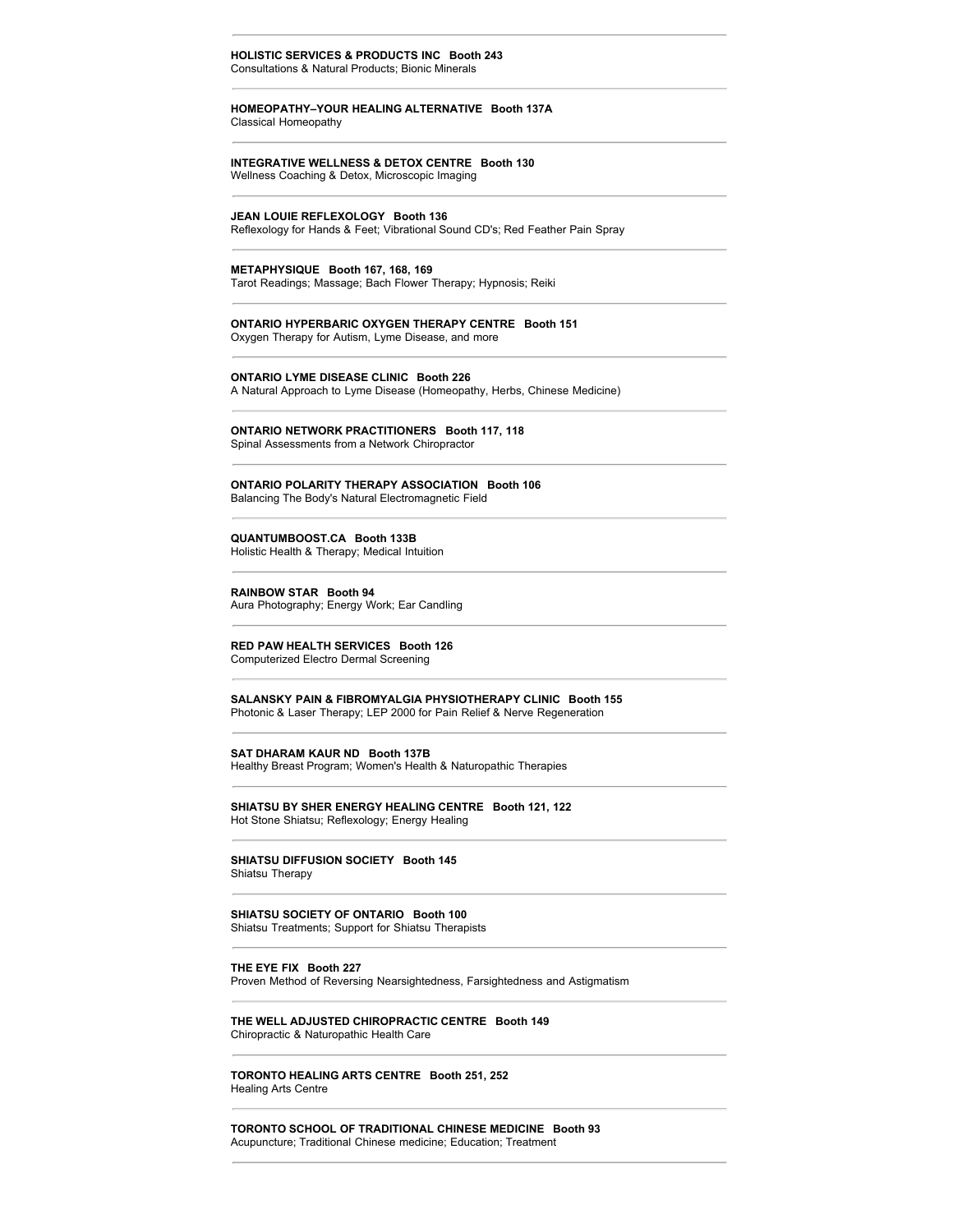**TRAGER Booth 257** Trager Work

## **VITA HEALTH CLINIC Booth 109**

Postural Screening: How Balanced Are You

#### **YOGAAAH Booth 103**

Yoga; Thai Yoga Massage; Counselling

**YVONNE MOLINGA.CA Booth 164**  Crystal Bed; Books; Oracles; Crystals; Angel Sessions

[Back to top](http://www.wholelifeexpo.ca/exhibitors.php#top) 

## ANTI-AGING, SKIN & BODY CARE, AROMATHERAPY

## **AFRICAN SECRETS INC Booth 107A**

Swazi Secrets; Marula Oil

#### **ALL NATURALS COSMETICS Booth 150** Shea Butter Products

[www.allnaturalscosmetics.ca](http://www.allnaturalscosmetics.ca/)

#### **ARBONNE - KERI COPCUTT Booth 182**

Health & Wellness Products; Skincare; Supplements; Weight Loss; Aromatherapy

#### **BEAULANCE NATURAL SKIN CARE Booth 189** Organic, Clean and Truly Healthy Skin Care

[www.beaulance.com](http://www.beaulance.com/)

#### **BELVASPATA HEALING OF THE HEART Booth 107B** Healing Modality using Light & Frequency Brought Forth by Almine

#### **FM'S AROMATHERAPY Booth 186**

Aroma Products for Skin, Hair, Wellness; Essential Oils, Kits, Crystal Wands, Shri Yantras, Books, CD's Posters

#### **GREEN BEAVER Booth 49**

Organic Toothpaste & Shampoos

#### **HAKEEM HERBALS LTD Booth 74**

Toothpaste; Hair & Skin Care Products

#### **HERBALVEDA Booth 230**

Himalayan Garlic; Essential Oils; Skin & Haircare Products

**HERBS OF KEDEM Booth 188** 100% Natural and Organic Skin Care Products

## **KYNK NATURALS Booth 223**

Fair Trade Organic Shea Butter & Personal Care Products

#### **NATURAL IMAGE CARE Booth 127**

Certified Organic, Clinically Proven - Anti-Aging, Acne, Hyper-Pigmentation & Anti-Inflammation Cosmeceutical Skin Care by Camille Jarmusz

[www.naturalimagecare.com](http://www.naturalimagecare.com/)

#### **NEN'S NATURALS INC Booth 209**

Manufacturer of All Natural Cosmetics & Toiletries

#### **OXYLIFT FACELIFT IN A BOX Booth 102** Cathi Graham's Skin Care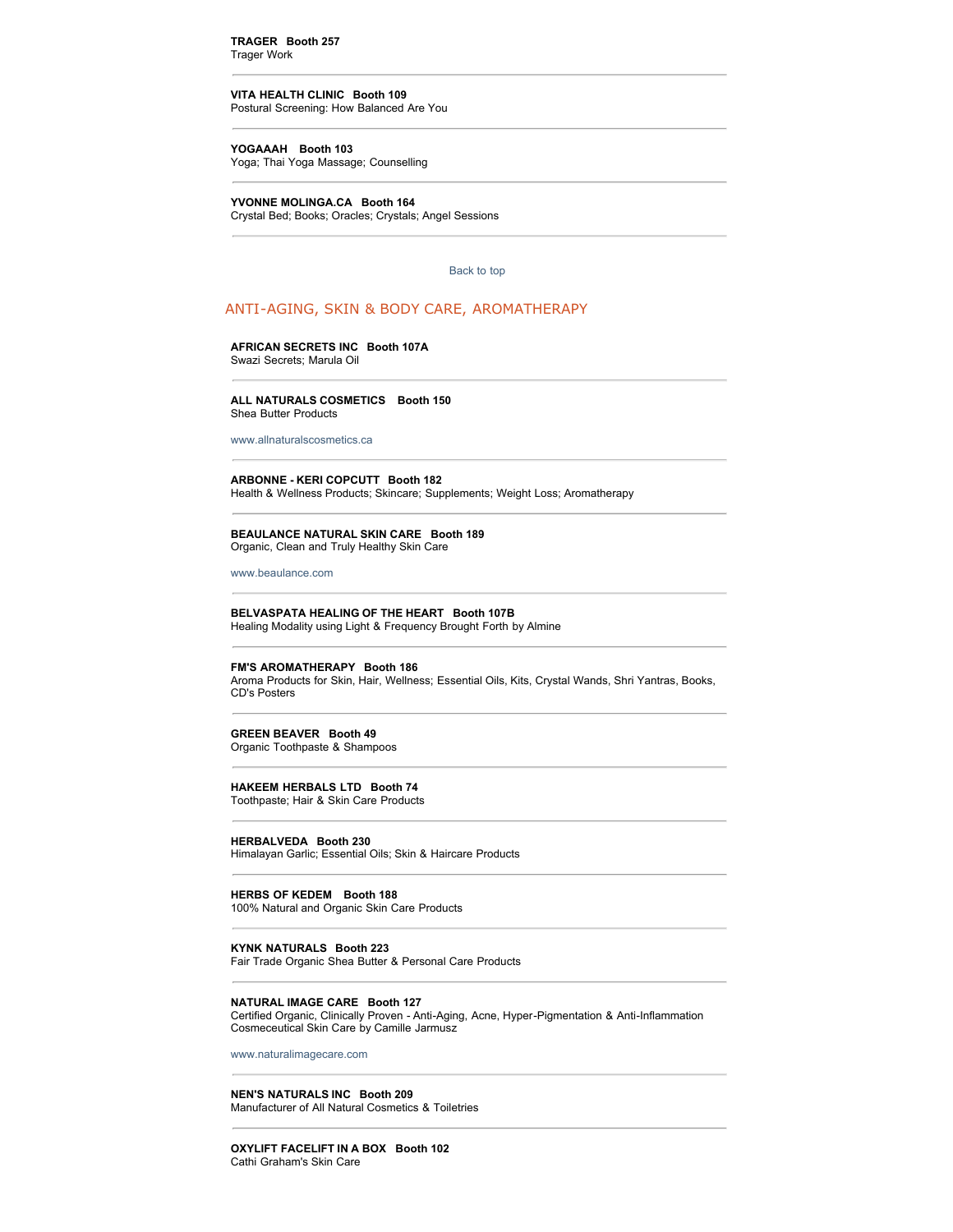#### **PURE + SIMPLE Booth 91, 92** Natural and Organic Skin Care & Services

[www.pureandsimple.ca](http://www.pureandsimple.ca/)

#### **SAHARA MINERAL COSMETICS Booth 201**

Healing Face Clay Mask & Talc Free Face Powder; Anti Bacteria Toothbrush with Silver

## **THE SERENITY INSTITUTE Booth 123**

Skin and Body Care with Colour and Sound

## **ZAX HEALTHCARE INC Booth 138**

Natural Creams & Remedies

#### [Back to top](http://www.wholelifeexpo.ca/exhibitors.php#top)

#### COUNSELLING, PERSONAL GROWTH & DEVELOPMENT

#### **ALICJA CENTRE OF WELL-BEING Booth 191**

Dowsing tools; Vibrational Jewelery; Pyramids; Atlantis Products

#### **ATLAN HEALING CENTRES Booth 132** Spiritual Healing Services

#### **AURA PHOTOS BY FIRST STAR Booth 249** Advanced Kirlian Aura & Chakra Photos

[www.aura-photos.com](http://www.aura-photos.com/)

#### **BART SMIT & LAURIE WEINBERG Booth 245** Deep Trance Channeler & Meditation Teacher; Spiritual Psychotherapy & Hypnotherapy

#### **CHARLOTTE SZIVAK Booth 153** Psychic Spiritual Healer; Animal Communicator; Medical Intuitive

#### **ERIK VALDMAN Booth 134A** The Art of BIM

#### **FENG SHUI FOR THE SPIRITUAL SEEKER Booth 245** With Helen Williams

#### **LAUGHTER YOGA ORGANIZATION Booth 124** Training & Workshops for Health & Vitality

**LYNDA DOYLE Booth 159** Psychic readings, Medical Intuitive & Life Coach

#### **MAN FROM ATLAN Booth 174** Meditation & Healing Courses; Publishing

#### **OPEN SKY CAFE Booth 11** Spiritual Healings & Readings

**THE KABBALAH CENTRE Booth 154** Classes and Guidance on Powerful Personal Transformation

#### **TORONTO TRANSMISSION MEDITATION Booth 134B** Meditation As a World Service; Free Information

**UBEROI IDEAS Booth 163** Intuitive Life Coach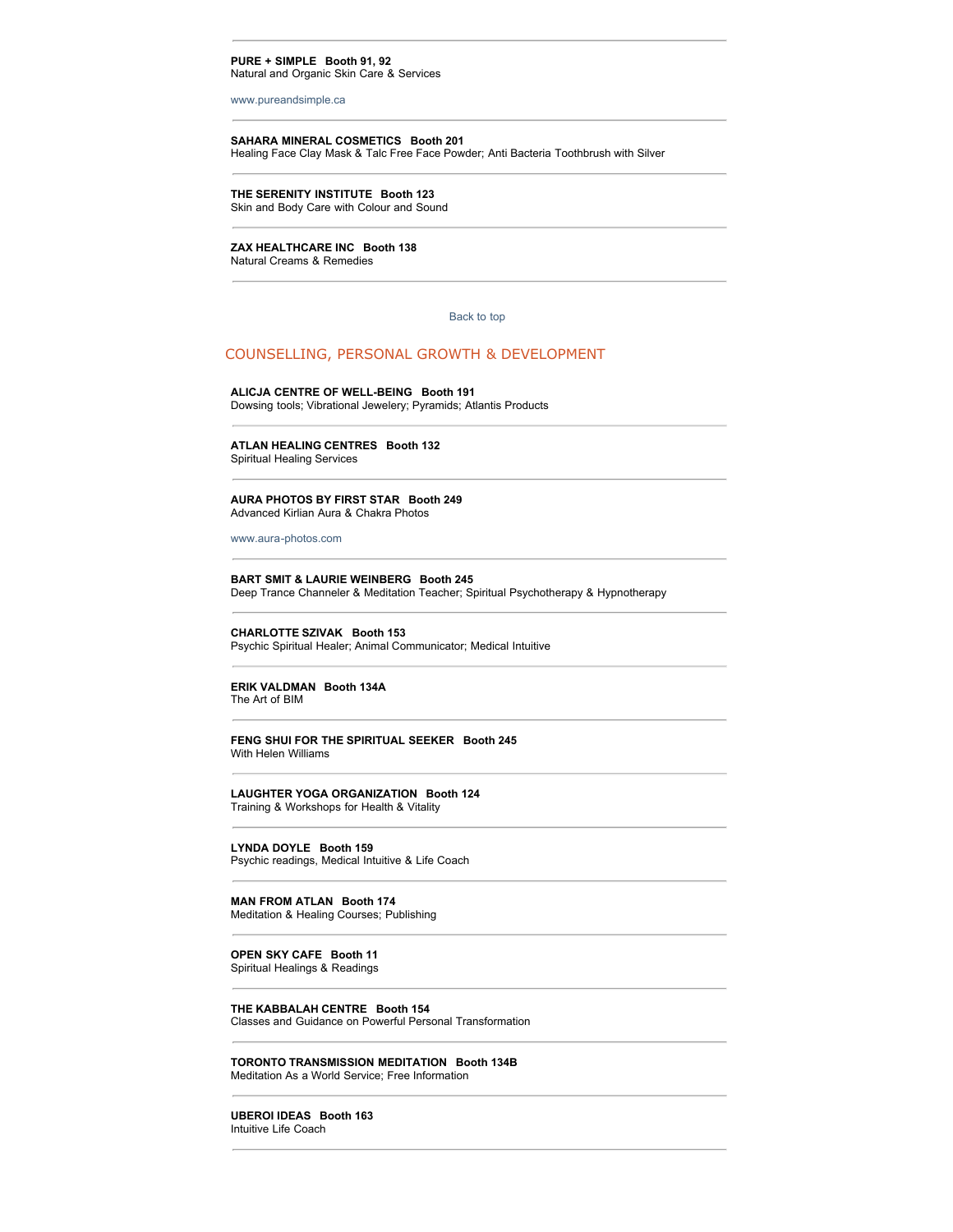#### **WHOLISTIC HEALING Booth 98** Self Empowerment Coaching; Chacra Balancing, Akashic Records Consultant; Craniosacral Therapy

[www.wholistichealing.ca](http://www.wholistichealing.ca/)

[Back to top](http://www.wholelifeexpo.ca/exhibitors.php#top) 

## GIFTS, JEWELLERY, STONES, CRAFTS, CLOTHING

#### **AMBERSOUL Booth 217, 218**

Secret Russian Stone – Shungite; Energy Work

#### **AUM MY GODDESS Booth 215**

Hemp & Organic Cotton clothing for Men and Women

#### **BUDDHA MAITREYA MEDITATION CENTER Booth 231**

Shambhala Meditation Healing Tools & Music

#### **DEAR LIL' DEVAS Booth 238**

Yoga Apparel Infused with Good Vibes, Comunity-made in Toronto; Bamboo, Hemp, Organic Cotton & Wool; Men's, Women's & Children's

[www.dearlildevas.com](http://www.dearlildevas.com/)

#### **DO BAMBOO Booth 236** Bamboo Fibre Clothing & Linens

**HEALTHY CHOICE CANDLES Booth 261** Bees Wax Candles

#### **HERMIT STUDIOS Booth 214** Handcrafted Jewelery; Handpainted Silks; Bookmarks

**LISE-ANNE CRAWFORD DESIGNS Booth 127** Distinctive Custom Jewellery Collections – Classic Design with an Edge

#### [coroflot.com/liseannecrawford](http://coroflot.com/liseannecrawford)

## **ORGANIC COTTON SCARVES Booth 219B**

Fair Trade Cotton Scarves

#### **RADIANT HEALTH TECHNOLOGIES Booth 123B** Transformation Jewellery for Well-Being, Manifesting Desires and Protection from Negativity

[www.highchienergy.ca](http://www.highchienergy.ca/)

#### **REIKI WEAR Booth 99** Clothing Line Infused With Reiki Energy

#### **SACHEE ENTERPRISES INC Booth 221** Friendly Crystals and Mineral Specimens

#### **SOUL SYMBOLS Booth 242**

Chakra Stone Jewelery; Chakra Oils and Posters; Sterling Silver Aum and Ganesha Pendants and Malas

**STERLING STONE SENSATION Booth 232** Semiprecious Stone Jewellery Set in Sterling Silver

#### **TEES 4 TREES Booth 212** T - Shirts

**THE CRYSTAL LOTUS Booth 172** Crystals, Jewelery, Tools for Healing